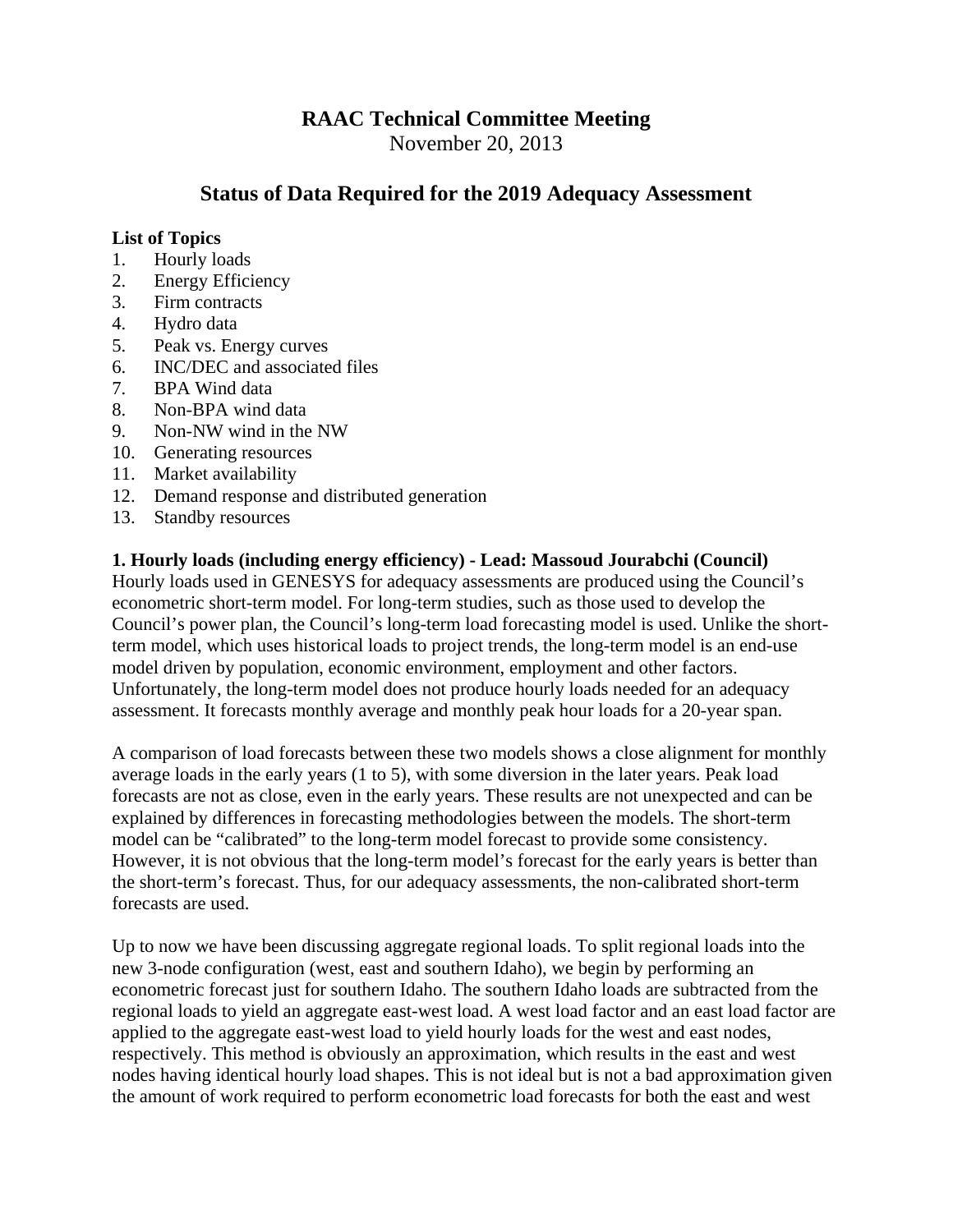nodes. Because most of the region's load is in the west (about 60%) and because Idaho's loads shape has been subtracted out of the regional aggregate, the resulting load shape is closer to the expected load shape for the west than for the east. Because most of the hydro generation is produced in the east (and the loads are smaller than the west), it is not as important, from an adequacy perspective, to get the east shape perfectly correct. We intend to compare our forecasted loads to observed loads to determine how good or bad this approximation is.

#### **2. Energy Efficiency - Lead: Massoud Jourabchi (Council)**

Our load forecasts include effects of energy efficiency. Because observed loads, used to drive the short-term model, include the effects of energy efficiency, it will project trends for future savings. Unfortunately, those projections are aggregated with projections for load growth. To extract the amount of trending conservation, a separate econometric analysis is performed just on the observed energy savings over the past several years. The forecasted savings can be subtracted (i.e. magnitude added to the load) from the load forecasts. We can then add in the Council's  $6<sup>th</sup>$ plan conservation targets (i.e. subtract the targets from the load) to get a final load forecast, net of energy efficiency effects. It turns out that the trending conservation savings are not much different from the  $6<sup>th</sup>$  plan targets, thus it has been recommend that we simply use the trend values rather than the target values.

To get the split of energy efficiency savings among the three nodes, an assumption was made that savings are directly proportional to the magnitude of load in each node. This approximation can be improved for future assessments.

Existing demand response or solar generation is treated in a similar fashion. If a DR program or solar generator has been in use and has affected observed loads, an assumption is made that the short-term model will pick up their effect on future loads. New DR or solar must be included separately, either exogenously by subtracting estimated amounts from the load or explicitly by simulating their operation within the model. Currently, these resources are treated exogenously in a post processing program. (See the section on demand response.)

Another issue of concern is the hourly shape of energy efficiency. Unfortunately our end use data for conservation is not as good or complete as we would like. Therefore, the assumption made for adequacy assessments is that all energy efficiency savings will have the same hourly shape as the hourly load forecast. This also can be improved upon for future analyses once we have better end use data.

### **3. Contracts - Lead: Pat Byrne (BPA)**

Genesys only models firm contracts that either come into a Northwest node or leave the node. Within-node contracts are not considered and will not affect the regional adequacy assessment. Contract data is derived from the BPA White Book publication. Contracts are implemented by subtracting or adding their hourly magnitudes from or to the nodal hourly loads. In times of stress, it may be possible to curtail outgoing contracts but this option is not currently modeled in GENESYS. Firm outgoing contracts are treated just as firm nodal load. The Canadian Entitlement Return (CER) is assumed to be delivered and is, therefore, modeled as a firm contract.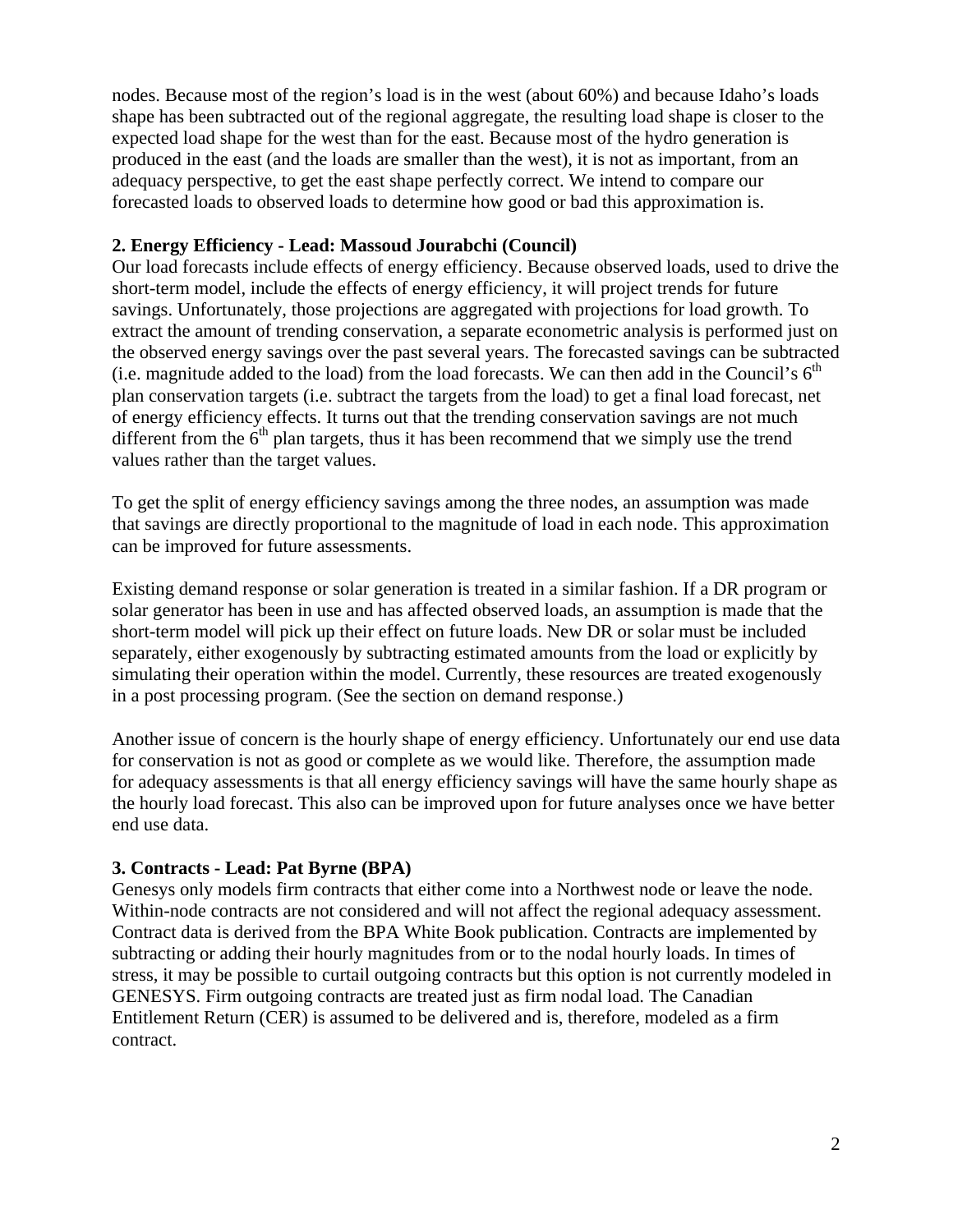### **4. Hydro data – Lead: Kim Fodrea (BPA)**

Hydroelectric system data comes from BPA hydro regulations. The latest hydroregulation data, obtained in late summer 2013, is based on the 2015 BPA rate case. It contains an 80-water year input record and reflects the latest biological opinion constraints for fish and wildlife. GENESYS includes the entire HYDSIM model used by BPA to develop hydroregulation studies. The difference is that GENESYS performs a Monte-Carlo hourly simulation that dispatches hydro and thermal resources dynamically based on operating cost. GENESYS first assesses the amount of energy that can be derived from the hydro system when drafting from start of month elevations to flood control elevations, to refill elevations, to drafting rights elevations and to empty (without violating other constrains). These "blocks" of hydro energy are then priced relative to certain reference thermal resources, with higher elevation hydro being less costly than lower elevation hydro. The model builds a resource stack, with cheapest resources on the bottom, interspersing the hydro blocks wherever they fit pricewise. Sufficient resources are taken from the stack to meet the monthly average load. All of the dispatched hydro blocks are then aggregated to get the total monthly average hydro energy dispatch.

The model then drops into the hourly dispatch, which uses hydro shaping limits to dispatch hydro generation over the hours of the month (see the "Peak vs. Energy curves" section below). During this phase of the dispatch, the hydro system is allowed to draft below the drafting rights elevations but only for short periods of time and only if no other resource is available (i.e. curtailment would result if this wasn't done). As soon as the system recovers, this "borrowed" hydro is paid back by running thermal resources more or by making market purchases.

### **5. Peak vs. Energy curves – Lead: John Fazio (Council)**

For regional studies, the Council's Trapezoidal Model is used to create peak vs. energy curves that tell GENESYS how monthly hydro energy can be shaped into each hour of the week and month. The curves used for last year's assessment were based on the 70-year hydro record and were developed for a 2-node Northwest configuration. Work is underway to update these curves to the new 80-year water record and to accommodate either a 2-node or 3-node Northwest topology.

It was decided that for future adequacy assessments, a 3-node Northwest topography, matching that in the AURORA model, should be used. This involves shifting some hydro project generation into different nodes. It became apparent that by doing that and also by splitting off southern Idaho, the correlation between nodal hydro peaking capability and regional hydro energy was lost for the west and southern Idaho nodes. The suggestion was to change the relationship to make the nodal peaking capability a function of the monthly average nodal hydro energy (and not the regional hydro energy). This work is not yet complete.

There is also a concern about the precision of this particular method. The model performs a monthly dispatch simulating the operation of individual hydro projects. However, for the hourly dispatch, hydro is treated in aggregate for each node. This is done to save run time and also because no project-specific hourly hydro model is available to easily integrate into GENESYS. The peak vs. energy curves are piece-wise linear curves built up from a set of 80 points (one for each water condition). These curves contain four linear segments, represented by straight line connections between five points. The low and high points represent the peaking capability for the lowest and highest energy years, respectively. The three intermediate points are derived by taking the average value of the three middle quintiles of data. The concern is that in some cases,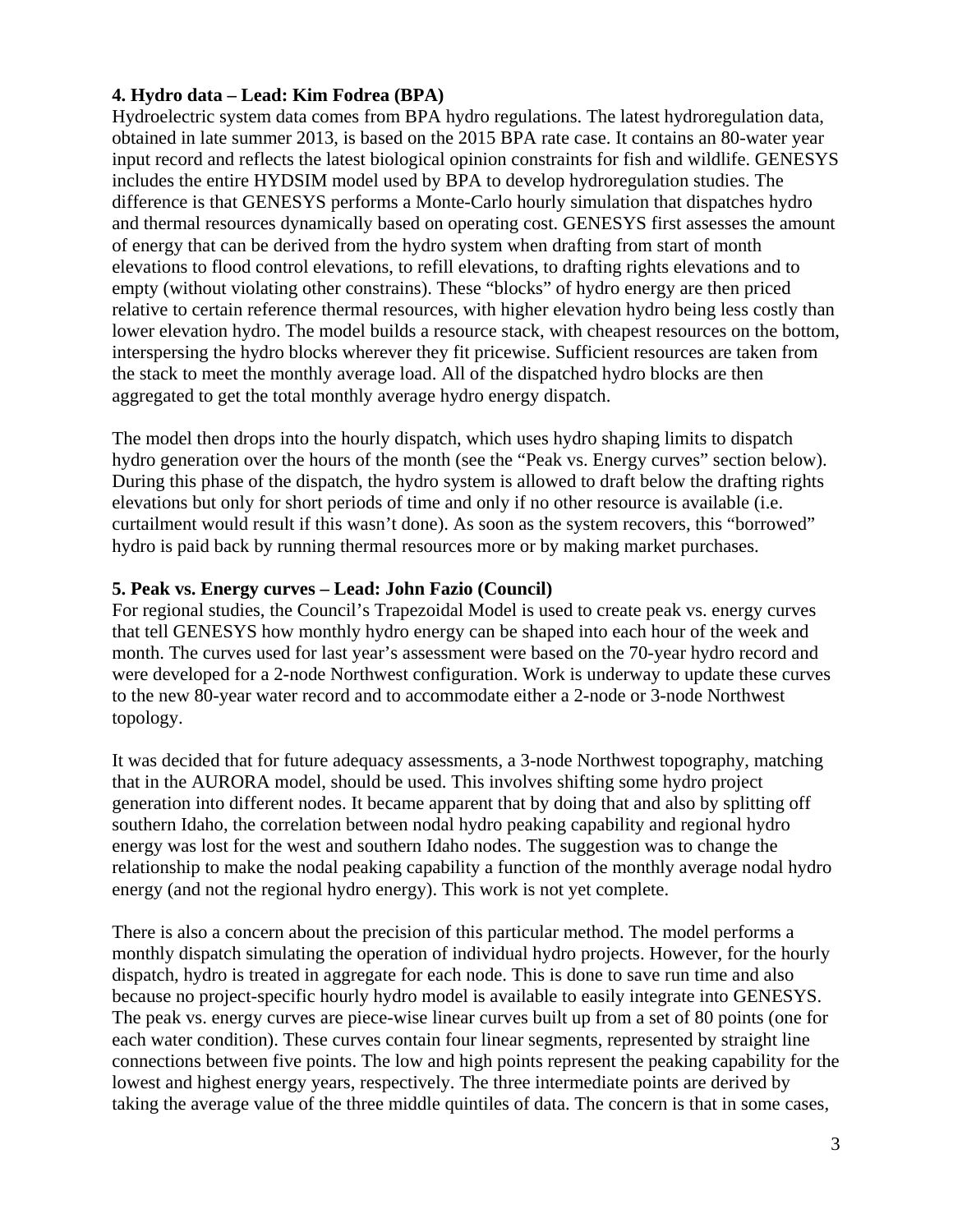the peaking capability may be under or over stated. The hope is that some testing can be devised that will more quantitatively assess the precision of this method. If this method proves to not be precise enough, efforts will be made to either improve the approximation or to acquire a projectspecific hourly hydro model.

#### **6. INC/DEC and associated files – Lead: Patricia Byrne (BPA)**

Reserves are required for a number of reasons, such as load following, contingency operations and also to provide within hour balancing for variable generating resources (namely wind). Wind reserves are typically referred to as incremental (INC) or decremental (DEC). INC reserves represent generation that is ready to be dispatched should wind generation suddenly drop off. DEC reserves represent generation that can be turned off should minimum generation exceed loads. For modeling purposes, all INC and DEC reserves for wind are provided by the hydro system. INC reserves are combined with hydro maintenance data in the HYAVAIL file. The INC reserves are subtracted from the hourly hydro peaking capability. DEC reserves are built into the Trapezoidal Model as minimum turbine flows at certain federal projects. The effect of this is to increase hydro minimum generation (and also slightly reduce maximum hydro generation).

The amounts of INC and DEC reserves used for last year's assessment (900 MW for INC and 1100 MW for DEC) originated from BPA and represent the maximum amount the federal hydro system is willing to provide. It's not clear whether more balancing reserves can be provided by the federal hydro system or by non-federal hydro and what ramifications that might have with respect to meeting fish and wildlife hydro operations and cost.

A second question that arises is where additional INC and DEC reserves will come from as the region's wind fleet continues to grow. Are individual utilities providing their own reserves? If so, how are they accounted for? Would an energy imbalance market help this situation?

### **7. BPA wind data - Lead: Ben Kujala (Council)**

Installed wind capacity for the BPA balancing authority is provided by BPA staff. Generation data for that wind fleet is synthetically generated using historical data, which is correlated to temperature. Ben Kujala (Council staff formerly with BPA) developed the methodology to create the synthetic wind data set. The data provides 20 different wind profiles (each profile is 8,760 hours of wind capacity factors) for each historic temperature year (from 1929 through 2005). For each game of the Monte Carlo analysis, GENESYS selects a temperature year at random from the 1929-2005 range and then selects one of the 20 wind profiles available for that specific temperature year. Hourly wind generation is obtained by taking the total installed nameplate capacity of wind and multiplying it by the hourly capacity factor from the wind profile selected. That generation is then subtracted directly from the hourly load forecast.

### **8. Non-BPA wind data - Lead: John Fazio (Council)**

We have no information regarding non-BPA wind other than nameplate capacity and location. For last year's assessment, total regional installed (and sited and licensed) wind nameplate capacity was derived from the Council's Project Database. Since we had little or no information regarding the performance of non-BPA wind, we simply assumed that all wind was in the BPA balancing authority and that it would all behave like BPA-sited wind.

The calculated hourly wind generation is subtracted from the total nodal load prior to that load being split into the nodal portions. This is not the best way to model wind. At the very least,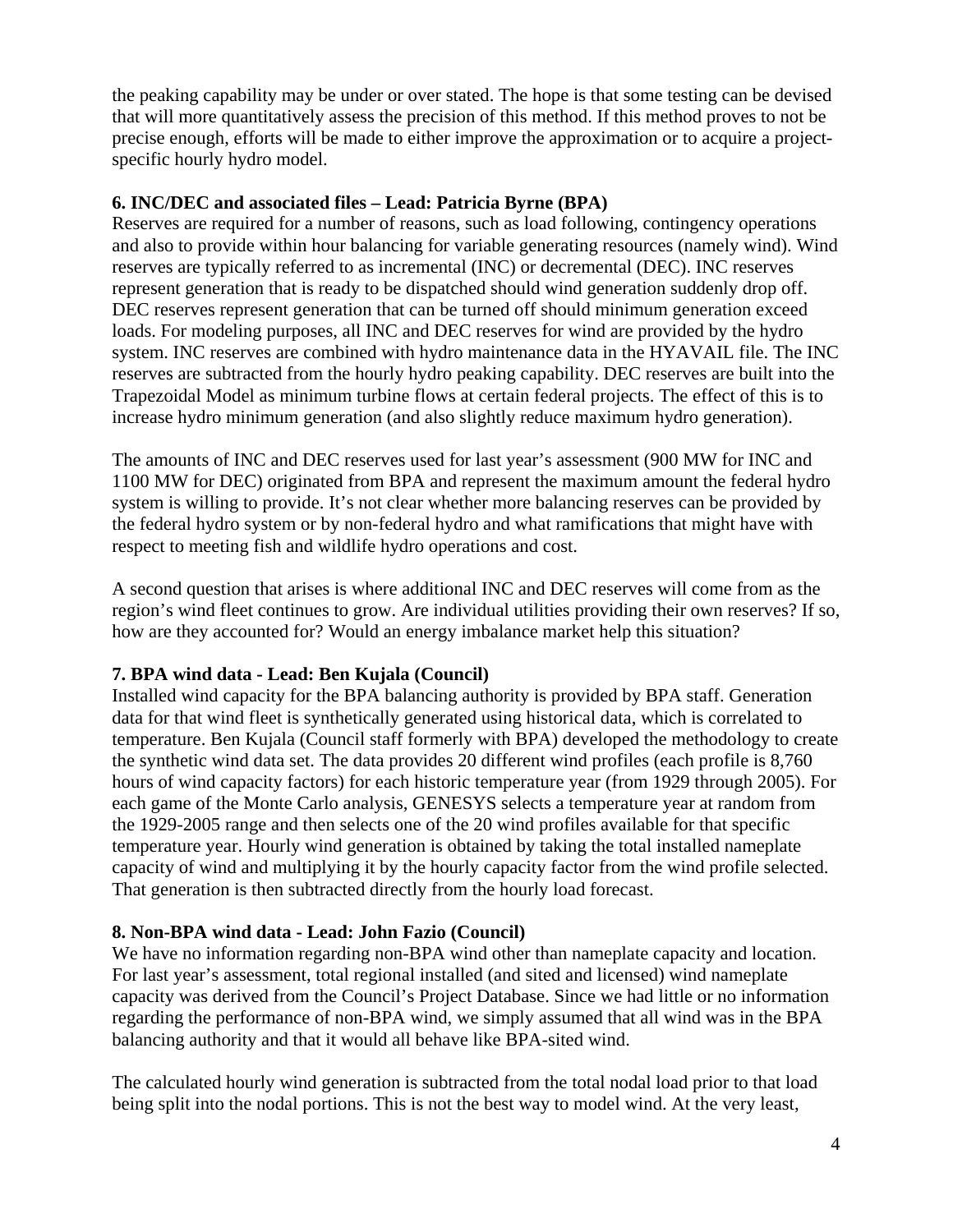wind for each node should be subtracted for that node's load. Secondly, it would be better to use a wind generation forecast for the dispatch algorithms to set up the initial hydro shaping. Then as the model steps through the hour by hour dispatch, the observed (synthetic wind data) generation comes into play and any differences between the forecasted wind and observed wind would result in adjustments in the hydro/thermal dispatch.

There is also quite a bit of non-NW wind in the NW that is used to serve non-NW load. For last year's assessment, we ignored this wind even though there could be times when some of that wind might be available (mostly in winter) as a potential market supply. We will investigate this further for the 2019 assessment.

### **9. Transmission – Lead: John Fazio (Council)**

Transmission topography in GENESYS will be designed to match (as much as possible) the topology in the AURORAxmp model. Transmission capacities for all nodes will be extracted from the AURORAxmp data. Also, the east/west intertie nomogram needs to be reviewed.

### **10. Generating resources – Lead: Gillian Charles (Council)**

The Council's Project Database includes all resources simulated in Genesys except for energy efficiency and demand response. While wind project data is in this database, it is treated differently (see above) from thermal resources. The steering committee assumption is that only resources that are at least sited and licensed (including wind) should be used for adequacy assessments. A question was raised last year as to whether we should be using RPS amounts for wind instead of sited and licensed amounts. The technical committee can identify how those amounts of installed wind differ but the steering committee should make a recommendation on that issue. Using sited and licensed wind is consistent with the assumptions about other resources but is not consistent with assumptions about EE, where the Council target values are used (although a proposal has been made to change this to "trending" EE).

# **11. Market availability – Lead: John Fazio (Council)**

CEC has provided information to Council staff on OTC retirements and expected replacements and on anticipated RPS resources for California. It is now known that the SONGS-2 nuclear plan is going to officially retire, so it is possible that some OTC retirements may be deferred. However, it is not clear to the Council staff how these changes in southern California may affect SW market availability. The technical committee will work with California entities to acquire the latest projections for OTC retirements, replacements and for RPS targets.

The Council would like to develop a framework for assessing California market supplies on an annual basis. This will involve coordinating efforts with several California entities. The end product would be an estimate of the range of possible market conditions for winter and summer. This information will then be forwarded to the steering committee, which will make a recommendation to the Council regarding how much SW market availability should be assumed for the adequacy reference case.

BPA is also investigating other potential markets, such as in Canada. Within region market availability (namely the IPPs) also need to be updated (should be available in the Council's Project Database). A new issue is whether southern Idaho will have access to a market east or south (i.e. not California or Canada).